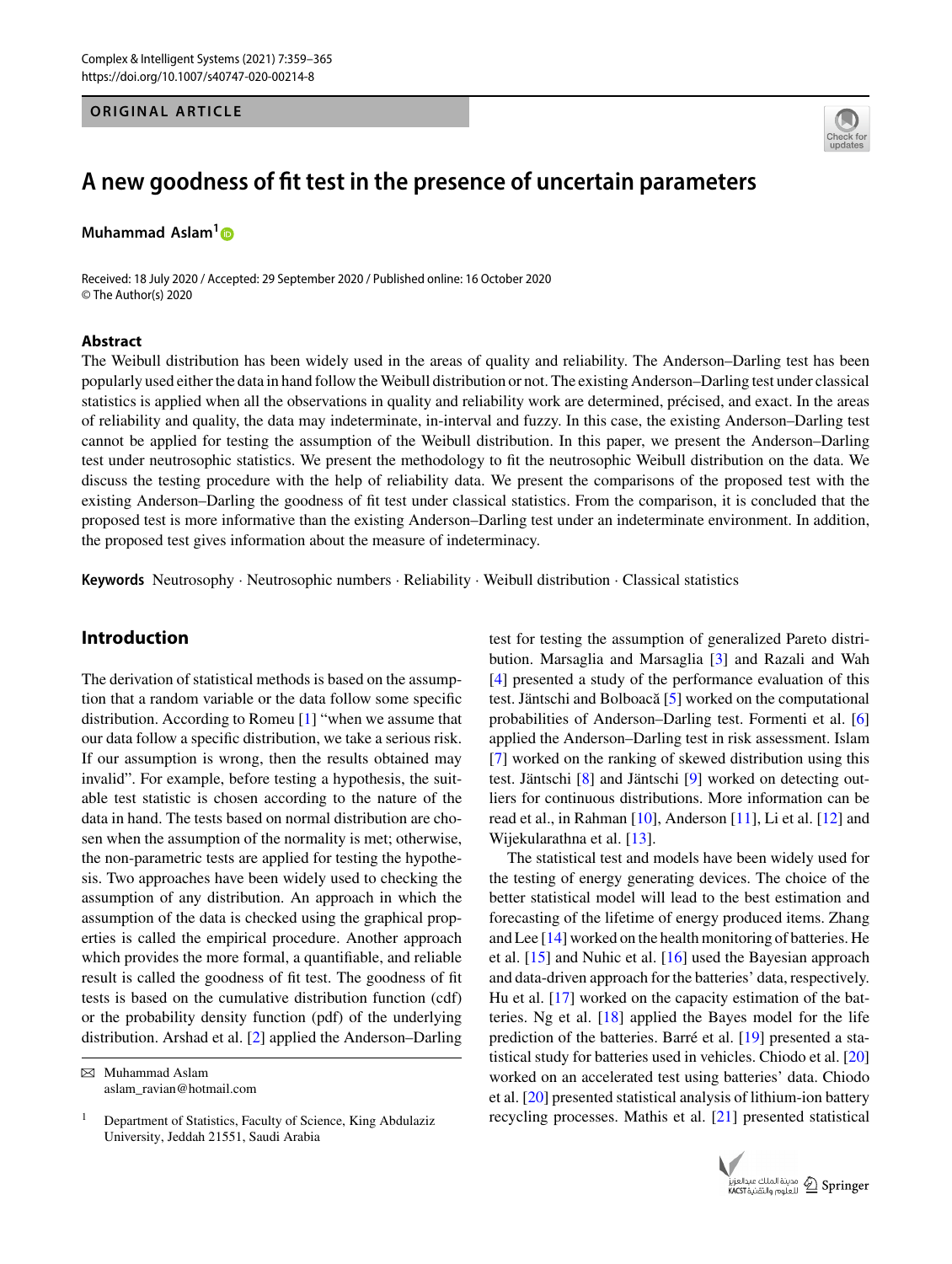work on the consumption due to the energy heating system. Pramanik et al. [\[21\]](#page-5-20) provided a review on energy equipment. For more applications of statistical models, the reader may refer to Shim et al.  $[22]$ , Andre et al.  $[23]$ , Xing et al.  $[24]$ , and Harris et al. [\[25\]](#page-6-2).

In the traditional tests under classical statistics, it is assumed that all observations are crisp in the population or the sample. But, the data obtained from the complex system may not be determined, exact, and certain. To test this type of data, the statistical tests based on the fuzzy approach are applied. Arnold [\[26\]](#page-6-3) discussed the fuzzy test and power function of the test. Przemysław Grzegorzewski [\[27\]](#page-6-4) and Jamkhaneh and Ghara [\[28\]](#page-6-5) discussed the application of the statistical test for vague data. Montenegro et al. [\[29\]](#page-6-6) presented a fuzzy-based test for two populations. Taheri and Behboodian [\[30\]](#page-6-7) used the Bayesian approach to develop a test under fuzzy logic. Wu [\[31\]](#page-6-8) presented a test for more than two populations using fuzzy logic. Przemyslaw et al. [\[32\]](#page-6-9) and Noughabi and Akbari [\[33\]](#page-6-10) presented the testing of hypothesis procedure for fuzzy logic. Momeni et al. [\[34\]](#page-6-11) presented Kolomogorov-Smirnov for testing the normality of the fuzzy data. More applications of fuzzy-based tests can be seen in Van Cutsem and Gath [\[29,](#page-6-6) [35\]](#page-6-12), Mohanty and AnnanNaidu [\[36\]](#page-6-13), Moradnezhadi [\[37\]](#page-6-14), Moewes et al. [\[38\]](#page-6-15) and Choi et al. [\[39\]](#page-6-16).

A generalization of fuzzy logic is called the neutrosophic logic was introduced by Smarandache [\[40\]](#page-6-17). The neutrosophic provides information about the measure of indeterminacy, the measure of truthiness, and measure of falseness. Smarandache and Khalid [\[41\]](#page-6-18) proved the efficiency of the neutrosophic logic over the fuzzy logic and interval-based analysis. The applications of neutrosophic logic can be seen in Hanafy et al. [\[42\]](#page-6-19), Broumi and Smarandache [\[43\]](#page-6-20), Guo and Sengur [\[44\]](#page-6-21), Guo and Sengur [\[45\]](#page-6-22), Guo et al. [\[46\]](#page-6-23), Patro and Smarandache [\[47\]](#page-6-24), Broumi et al. [\[48\]](#page-6-25), Peng and Dai [\[49\]](#page-6-26), Abdel-Baset et al. [\[50\]](#page-6-27), Abdel-Baset et al. [\[51\]](#page-6-28), Abdel-Baset et al. [\[52\]](#page-6-29), Nabeeh et al. [\[53\]](#page-6-30), Pratihar et al. [\[54\]](#page-6-31) and Pratihar et al. [\[55\]](#page-6-32). Smarandache [\[56\]](#page-6-33) introduced the neutrosophic statistics as the extension of classical statistics. The neutrosophic statistics can be applied when the data have indeterminacy. Chen et al. [\[57\]](#page-6-34) and Chen et al. [\[58\]](#page-6-35) presented the idea of analyzing the neutrosophic numbers. Aslam [\[59\]](#page-6-36) and Aslam [\[60\]](#page-6-37) proposed a statistical test to test normality using the neutrosophic statistics. For more applications of neutrosophic statistics, the reader may refer to Aslam and Albassam [\[61\]](#page-6-38) and Aslam [\[62\]](#page-6-39).

Our literature search shows that there is no work on the Anderson–Darling test in the presence of indeterminacy. The existing Anderson–Darling test cannot be applied when the data are given in neutrosophic numbers. In this paper, we will present the Anderson–Darling test under neutrosophic statistics. We will present the methodology to fit the neutrosophic Weibull distribution on the batteries' data. We will discuss the testing procedure with the help of batteries' reliability



data. From the comparison, it is concluded that the proposed test is more informative than the existing Anderson–Darling test. We expect that the proposed test will help the energy experts in the selection of appropriate statistical distribution for better estimation of energy produced devices.

## **Preliminaries**

Let  $I_N \in [I_L, I_U]$  be an indeterminacy interval. Suppose that  $X_N = X_L + X_U I_N$ ;  $I_N \in [I_L, I_U]$  denotes the lifetime follows the neutrosophic Weibull distribution with neutrosophic scale parameter  $\theta_N = \theta_L + \theta_U I_N$ ;  $I_N \in [I_L, I_U]$  and neutrosophic shape parameter  $\beta_N = \beta_L + \beta_U I_N$ ;  $I_N \in [I_L, I_U]$ . The neutrosophic cumulative distribution function (ncdf) is defined as

<span id="page-1-0"></span>
$$
F_{N}(x_{N}) = 1 - \exp\left\{-\left(\frac{x_{N}}{\theta_{N}}\right)^{\beta_{N}}\right\}; \ \theta_{N}
$$

$$
\in [\theta_{L}, \theta_{U}], \ \beta_{N} \in [\beta_{L}, \beta_{U}], \ I_{N} \in [I_{L}, I_{U}] \tag{1}
$$

Note here that the neutrosophic Weibull distribution is given in Eq. [\(1\)](#page-1-0) is the generalization of the Weibull distribution under classical statistics. The neutrosophic Weibull distribution reduces to the Weibull distribution under classical statistics if  $I_L = 0$ .

## **Fitting of neutrosophic Weibull distribution**

Now, we discuss the methodology to test the assumption either the given data having neutrosophic numbers follow the neutrosophic Weibull distribution or not. To develop the proposed test, it is assumed that the neutrosophic shape parameter and neutrosophic scale parameter of the neutrosophic Weibull distribution are unknown and estimated from the given neutrosophic data. The proposed test will be applied to test the null hypothesis that the neutrosophic data are fitted to the neutrosophic Weibull distribution versus the alternative hypothesis that the neutrosophic data do not follow the neutrosophic Weibull distribution. The goodness of fit test statistic, when the neutrosophic data do, not follows the neutrosophic statistics is given by

$$
AD_N = \left[ \sum_{i} \frac{1 - 2i}{n_N} \{ ln(1 - exp(-Z_N(i))) - Z_{n_N - i + 1} \} - n_N \right];
$$
  

$$
n_N \in [n_L, n_U], AD_N \in [AD_L, AD_U]
$$
 (2)

where  $n_N \in [n_L, n_U]$  be a neutrosophic random sample and  $Z_{\rm N}(i) = [x_{\rm N}(i)/\theta_{\rm N}]^{\beta_{\rm N}}$ . According to Romeu [\[1\]](#page-5-0), the Anderson–Darling test can be applied for small and large samples.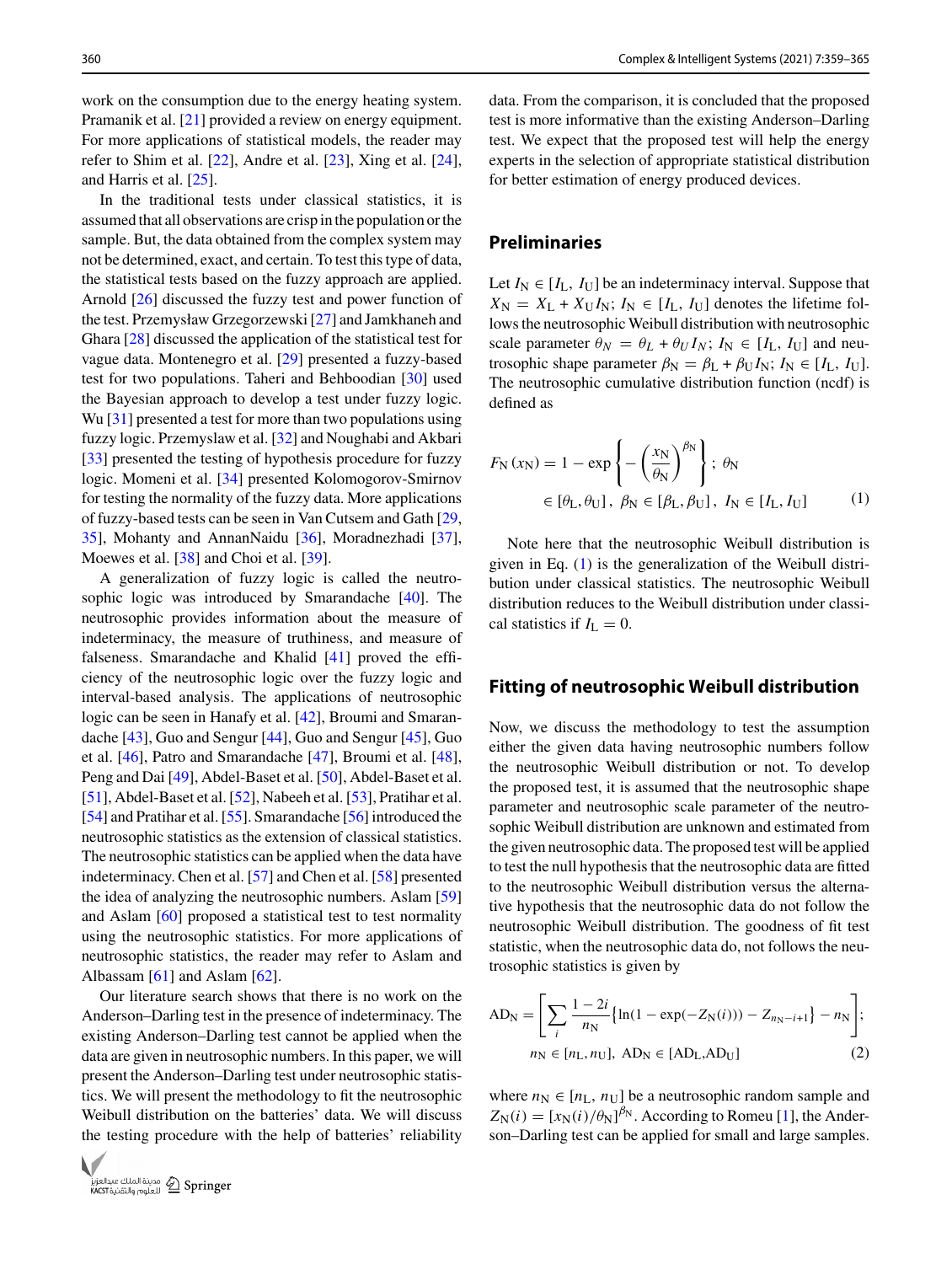

<span id="page-2-0"></span>**Fig. 1** The procedure of the proposed test

The neutrosophic form of statistic  $AD_N \in [AD_L, AD_U]$ can be expressed as follows

$$
AD_N = AD_L + AD_U I_N; I_{ND} \in [I_{LD}, I_{UD}] \tag{3}
$$

Note here that the proposed neutrosophic statistic  $AD_N \in$  $[AD_L, AD_U]$  has two parts. The first part  $AD_L$  is determined part and  $AD<sub>U</sub>I<sub>ND</sub>$  is an indeterminate part of the test and  $I_{ND} \in [I_{LD}, I_{UD}]$  shows the indeterminate interval. The proposed statistic is the generalization of the goodness of fit test statistic under classical statistic discussed by Romeu and Grethlein [\[63\]](#page-6-40), Amsc & CMPS [\[64\]](#page-6-41) and Romeu [\[1\]](#page-5-0). The proposed test statistic reduces to the existing test statistic when  $I_L = 0$ . The modified statistic  $AD_N^* \in [AD_L^*AD_U^*]$  is given by

$$
AD_N^* = (1 + 0.2/\sqrt{n_N}) AD_N; n_N
$$
  

$$
\in [n_L, n_U], AD_N \in [AD_L, AD_U]
$$
 (4)

The neutrosophic form of statistic  $AD_N^* \in [AD_L^*AD_U^*]$ can be expressed as follows

$$
AD_N^* = AD_L^* + AD_U^* I_N; I_{ND^*} \in [I_{LD^*}, I_{UD^*}]
$$
 (5)

The statistic  $AD_N^* \in [AD_L^*AD_U^*]$  reduces to statistic under classical statistics when no Neutrosophy is recorded. Note here that the first part of the neutrosophic form presents the statistic under classical statistics and  $D_{\text{U}}^* I_{\text{N}}$ ;  $I_{\text{ND}^*} \in$  $[I_{LD^*}, I_{UD^*}]$  shows the indeterminate part, where  $I_{ND^*} \in$  [*I*LD<sup>∗</sup> , *I*UD<sup>∗</sup> ] denotes the indeterminate interval associated with the statistic  $D_N^* \in [AD_L^*, AD_U^*]$ .

The *p* value of the test will be calculated using neutrosophic observed significance level (NOSL) which is given by

$$
OSL_N = \frac{1}{\left\{1 + \exp[-0.1 + 1.24 \ln(AD_N^*) + 4.48(AD_N^*)]\right\}};
$$
  

$$
OSL_N \in [OSL_L, OSL_U]
$$
 (6)

Based on the proposed test, if  $OSL<sub>N</sub> < 0.05$ , the null hypothesis that the failure time having neutrosophic numbers follow the neutrosophic Weibull distribution is rejected and this error committed is less than 0.05. Based on this study, it is concluded that the given neutrosophic data do not fit the neutrosophic Weibull distribution if the calculated values of the statistic  $OSL_N$  is less than 0.05, otherwise, the neutrosophic data follow the neutrosophic Weibull distribution. The operational process of the proposed test is shown in Fig. [1.](#page-2-0)

## **Application of the proposed test**

To discuss the application of the proposed test, we consider a life test experiment where 23 batteries are put on the test. A tested battery is labeled as a failed item if at least one of its parts fails to meet the given specification limits. According to Khoolenjani and Shahsanaie [\[65\]](#page-6-42) "tested the battery

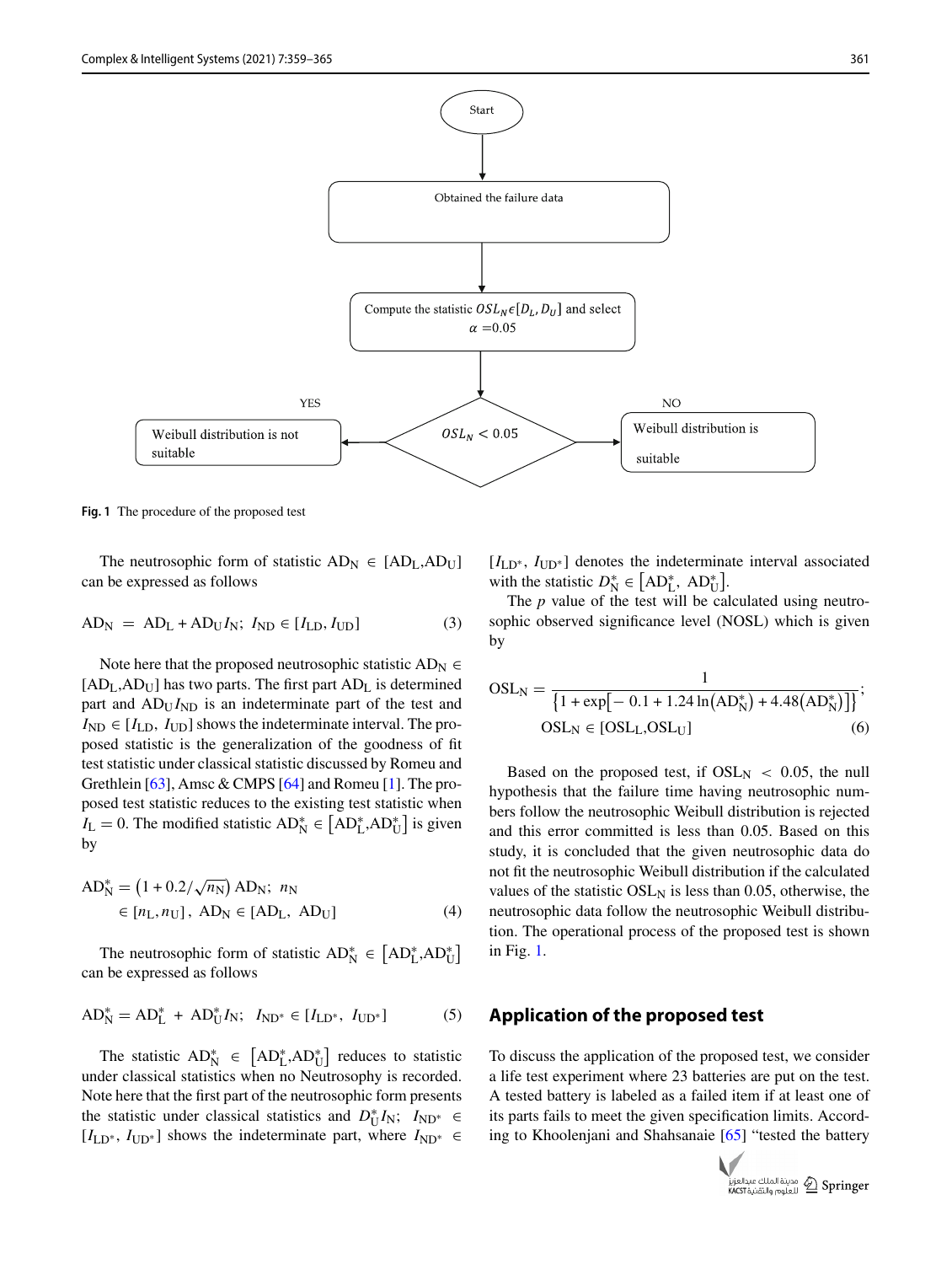<span id="page-3-0"></span>**Table 1** The necessary computations for the proposed test

| Row                     | $X_{\rm N}$                   | $Z_{N}(i)$        | $F_N(X_N)$       |
|-------------------------|-------------------------------|-------------------|------------------|
| $\mathbf{1}$            | [2.9, 3.99]                   | [0.0488, 0.04716] | [0.0476, 0.0460] |
| $\overline{\mathbf{c}}$ | [5.24, 7.2]                   | [0.1158, 0.1129]  | [0.1094, 0.1068] |
| 3                       | [6.56, 9.02]                  | [0.1608, 0.1577]  | [0.1486, 0.1458] |
| $\overline{4}$          | [7.14, 9.82]                  | [0.1820, 0.1788]  | [0.1664, 0.1637] |
| 5                       | [11.6, 15.96]                 | [0.3697, 0.3669]  | [0.3090, 0.3071] |
| 6                       | [12.14, 16.69]                | [0.3951, 0.3920]  | [0.3264, 0.3243] |
| 7                       | [12.65, 17.4]                 | [0.4196, 0.4170]  | [0.3427, 0.3409] |
| 8                       | [13.24, 18.21]                | [0.4485, 0.4460]  | [0.3614, 0.3598] |
| 9                       | [13.67, 18.79]                | [0.4699, 0.4672]  | [0.3749, 0.3732] |
| 10                      | [13.88, 19.09]                | [0.4805, 0.4783]  | [0.3815, 0.3801] |
| 11                      | [15.64, 21.51]                | [0.572, 0.5707]   | [0.4356, 0.4348] |
| 12                      | [17.05, 23.45]                | [0.6488, 0.6485]  | [0.4773, 0.4771] |
| 13                      | [17.4, 23.93]                 | [0.6683, 0.6682]  | [0.4874, 0.4874] |
| 14                      | [17.8, 24.48]                 | [0.6909, 0.6911]  | [0.4988, 0.4990] |
| 15                      | [19.01, 26.14]                | [0.7605, 0.7616]  | [0.5325, 0.5330] |
| 16                      | [19.34, 26.59]                | [0.7798, 0.7811]  | [0.5415, 0.5421] |
| 17                      | [23.13, 31.81]                | [1.0126, 1.0184]  | [0.6367, 0.6388] |
| 18                      | [23.34, 32.09]                | [1.0262, 1.0317]  | [0.6416, 0.6436] |
| 19                      | [26.07, 35.84]                | [1.2060, 1.2150]  | [0.7006, 0.7033] |
| 20                      | [30.29, 41.65]                | [1.5014, 1.5176]  | [0.7771, 0.7807] |
| 21                      | [43.97, 60.46]                | [2.5871, 2.6345]  | [0.9247, 0.9282] |
| 22                      | [48.09, 66.13]                | [2.9485, 3.0083]  | [0.9475, 0.9506] |
| 23                      | [73.48, 98.04]                | [5.4754, 5.3878]  | [0.9958, 0.9954] |
| $Exp(Z_N(i))$           | $\ln(1 - \text{Exp}(Z_N(i)))$ | $Z_{n_N-i+1}$     | $i$ th – term    |
| [0.9523, 0.9539]        | [3.0432, 3.0776]              | [5.4754, 5.3878]  | [1.4, 1.41]      |
| [0.8905, 0.8931]        | [2.2125, 2.2365]              | [2.9485, 3.0083]  | [2.5, 2.62]      |
| [0.8513, 0.8541]        | [1.9064, 1.92486]             | [2.5871, 2.6345]  | [3.7, 3.79]      |
| [0.8335, 0.8362]        | [1.7930, 1.80936]             | [1.5014, 1.5176]  | [3.8, 3.88]      |
| [0.6909, 0.6928]        | [1.1740, 1.18037]             | [1.2060, 1.2150]  | [3.5, 3.59]      |
| [0.6735, 0.6756]        | [1.1195, 1.12594]             | [1.0262, 1.0317]  | [3.9, 3.95]      |
| [0.6572, 0.6590]        | [1.0708, 1.07591]             | [1.0127, 1.0184]  | [4.5, 4.53]      |
| [0.6385, 0.6401]        | [1.0177, 1.02205]             | [0.7798, 0.7811]  | [4.4, 4.50]      |
| [0.6250, 0.6267]        | [0.9809, 0.98544]             | [0.7605, 0.7616]  | [4.9, 4.95]      |
| [0.6184, 0.6198]        | [0.9635, 0.9671]              | [0.6909, 0.6911]  | [5.2, 5.25]      |
| [0.5643, 0.5651]        | [0.8310, 0.83265]             | [0.6683, 0.6682]  | [5.2, 5.25]      |
| [0.5226, 0.5228]        | [0.7395, 0.73982]             | [0.6488, 0.6485]  | [5.3, 5.32]      |
| [0.5125, 0.5125]        | [0.7185, 0.71863]             | [0.572, 0.5707]   | [5.3, 5.37]      |
| [0.5011, 0.5009]        | [0.6953, 0.69514]             | [0.4805, 0.4783]  | [5.2, 5.28]      |
| [0.4674, 0.4669]        | [0.6300, 0.62905]             | [0.4699, 0.4672]  | [5.3, 5.29]      |
| [0.4584, 0.4578]        | [0.6133, 0.61229]             | [0.4485, 0.4460]  | [5.4, 5.46]      |
| [0.3632, 0.3611]        | [0.4513, 0.44811]             | [0.4196, 0.4170]  | [4.7, 4.75]      |
| [0.3583, 0.3563]        | [0.4437, 0.44067]             | [0.3951, 0.3920]  | [4.8, 4.85]      |
| [0.2993, 0.2966]        | [0.3557, 0.35196]             | [0.3697, 0.3669]  | [4.4, 4.43]      |
| [0.2228, 0.2192]        | [0.2520, 0.24748]             | [0.1820, 0.1788]  | [2.8, 2.77]      |
| [0.0752, 0.0717]        | [0.0782, 0.07445]             | [0.1608, 0.1577]  | [1.6, 1.58]      |
| [0.0524, 0.0493]        | [0.0538, 0.05063]             | [0.1158, 0.1129]  | [1.2, 1.17]      |
| [0.0041, 0.0045]        | $[-0.0042, 0.00458]$          | [0.0488, 0.0471]  | [0.39, 0.38]     |

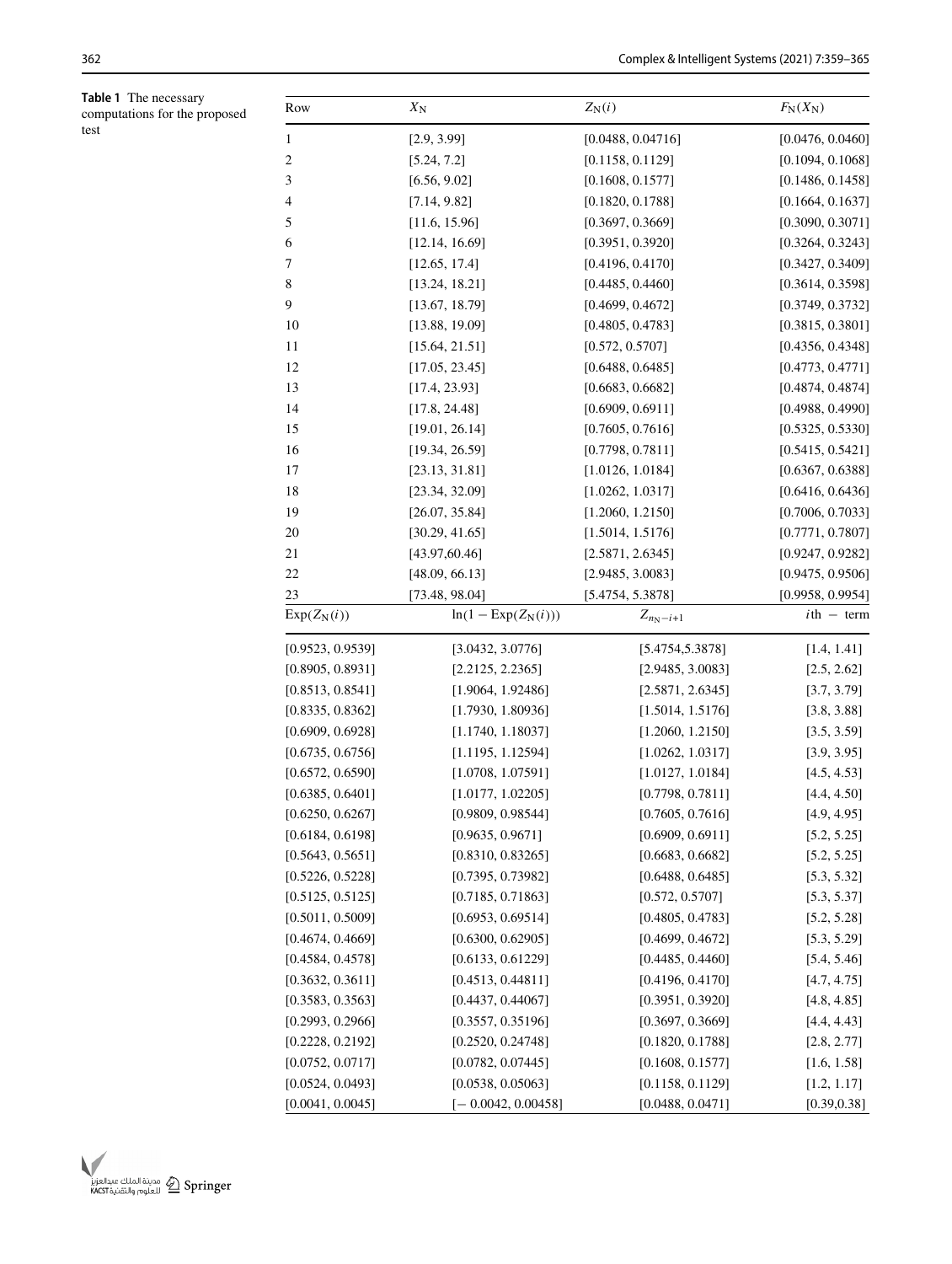

<span id="page-4-0"></span>**Fig. 2** The procedure of the proposed test for batteries' data

may be considered as failed, or—strictly speaking—as nonconforming, when at least one value of its parameters falls beyond specification limits. In practice, however, we do not have the possibility to measure all parameters and are not able to define precisely the moment of a failure". The lifetime in 100 h of 23 batteries are given as follows

[2.9, 3.99], [5.24,7.2], [6.56,9.02], [7.14,9.82], [11.6,15.96], [12.14,16.69], [12.65,17.4], [13.24,18.21], [13.67,18.79], [13.88,19.09], [15.64,21.51], [17.05,23.45], [17.4,23.93], [17.8,24.48], [19.01,26.14], [19.34,26.59], [23.13,31.81], [23.34,32.09], [26.07,35.84], [30.29,41.65], [43.97,60.46], [48.09,66.13], [73.48,98.04].

The industrial engineer is interested to test either the given data follow the Weibull distribution or not. It is clear that the lifetime of batteries is given in indeterminacy interval rather than the exact number. For this data, the use Anderson— Darling goodness of fit test under classical statistics is not suitable. Therefore, the alternative of the existing test is the proposed Anderson–Darling goodness of fit test under neutrosophic statistics. The necessary computation to perform the proposed test is shown in Table [1.](#page-3-0) The values of the statistic  $AD_N \in [AD_L, AD_U]$  for the real data are shown as  $AD_N = \left\lceil \sum_{i=1}^{n} \right\rceil$  $\frac{1-2i}{[23,23]}$   $\left\{ \ln(1 - \exp(-Z_N(i))) - Z_{n_N - i + 1} \right\}$  –

*i*  $[23, 23]$ ; AD<sub>N</sub>  $\in$  [67.54, 67.47].

The calculation for modified statistic  $AD_N^* \in \left[AD_L^*AD_U^*\right]$ is shown as follows

 $AD_N^* = (1 + 0.2/\sqrt{23, 23})$ [67.54, 67.47];  $AD_N^* \in$  $[70.35, 70.28]$ ;

The approximate values  $OSL_N \in [OSL_L,OSL_U]$  is shown as follows

$$
OSL_N = \frac{1}{\{1 + \exp[-0.1 + 1.24 \ln([70.35, 70.28]) + 4.48([70.35, 70.28])]\}};
$$
  
 
$$
OSL_N \in [0, 0]
$$

We note that  $OSL<sub>N</sub> < 0.05$  for the batteries' data. Therefore, it is concluded that the lifetime of batteries does not follow the neutrosophic Weibull distribution. The operational process of the proposed test for the batteries' data are shown in Fig. [2.](#page-4-0)

## **Comparative study**

Now we compare the efficiency of the proposed Anderson- –Darling goodness of fit test under neutrosophic statistics with the Anderson–Darling goodness of fit test under classical statistics in the measure of indeterminacy. For the fair comparison, we will fix the same values of  $n_N \in [n_L, n_U]$  as used in the real example. The values of the proposed statistic  $AD_N \in [67.54, 67.47]$  in neutrosophic form can be written as  $AD_N = 67.54 - 67.47I_N$ ;  $I_N \in [0, 0.001]$ . The values modified statistic  $AD_N^* \in [70.35, 70.28]$  can be written as  $AD_N^* = 70.35 - 70.28I_N$ ;  $I_N \in [0, 0.0009]$ . Note here that the values 67.54 and 70.35 represent the values of Anderson–Darling the goodness of fit test under classical statistics when  $I_N = 0$ . For the real data when  $\alpha = 0.05$ , the chance of accepting the null hypothesis is 0.95, the chance of rejecting the null hypothesis is 0.05 and measures of indeterminacy are

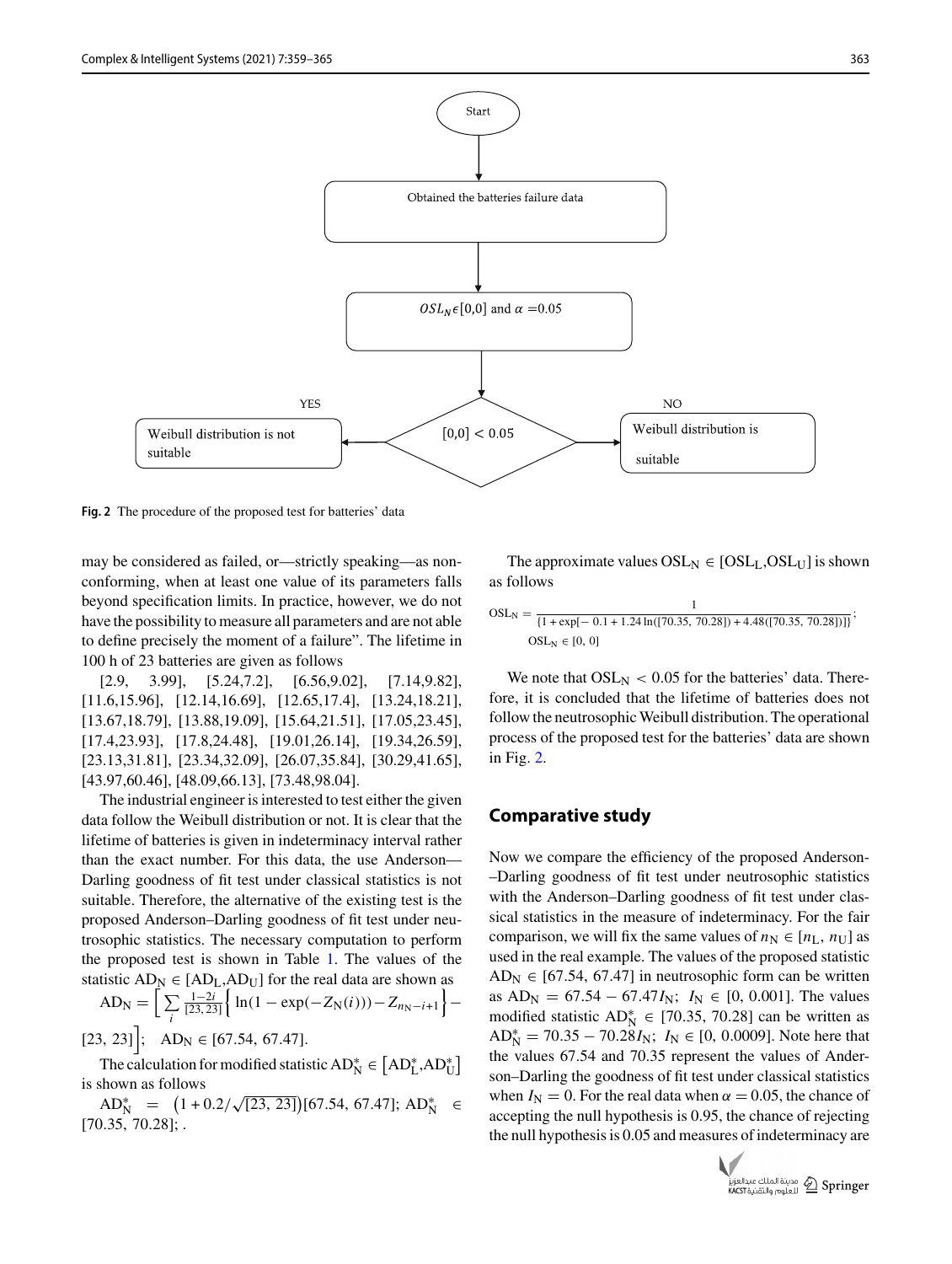0.001 and 0.0009. From this study, it can be noted that the proposed Anderson–Darling, the goodness of fit test under neutrosophic statistics provides information about the measure of indeterminacy while the existing Anderson–Darling, the goodness of fit test, does not provide any information about the measure of indeterminacy. In addition, the existing test provides the exact values of the statistics that are not required in uncertainty. Therefore, the proposed test Anderson–Darling, the goodness of fit test, under neutrosophic statistics is quite effective to be applied under uncertainty.

# **Concluding remarks**

In this paper, we presented the Anderson–Darling test under neutrosophic statistics. We presented the methodology to fit the neutrosophic Weibull distribution on the data. We discussed the testing procedure with the help of reliability data. We applied the proposed test for batteries' failure data and found that the data do not follow the neutrosophic Weibull distribution. From the application and comparative studies, it can be concluded that the proposed test is more informative, flexible, and effective to be applied in an uncertainty environment as compared to the existing Anderson–Darling test. The proposed test provides information about the measure of indeterminacy for testing of the null hypothesis. The proposed test has the limitation that it can be applied to test either the data follow the non-normal distribution such as neutrosophic Weibull distribution. The proposed test can be modified for other distribution accordingly. The proposed test cannot apply for testing the hypothesis for neutrosophic normal distribution. The efficiency of the proposed test in the power of the test can be studied as future research. The proposed test can be applied for big data as future research. In addition, the proposed test can be extended for other nonnormal distributions as future research.

**Acknowledgements** The author is deeply thankful to the editor and the reviewers for their useful suggestions which really improve this manuscript.

#### **Compliance with ethical standards**

**Conflict of interest** The author(s) declares that they have no conflict of interest.

**Open Access** This article is licensed under a Creative Commons Attribution 4.0 International License, which permits use, sharing, adaptation, distribution and reproduction in any medium or format, as long as you give appropriate credit to the original author(s) and the source, provide a link to the Creative Commons licence, and indicate if changes were made. The images or other third party material in this article are included in the article's Creative Commons licence, unless indicated otherwise in a credit line to the material. If material is not included in the article's Creative Commons licence and your



intended use is not permitted by statutory regulation or exceeds the permitted use, you will need to obtain permission directly from the copyright holder. To view a copy of this licence, visit [http://creativecomm](http://creativecommons.org/licenses/by/4.0/) [ons.org/licenses/by/4.0/.](http://creativecommons.org/licenses/by/4.0/)

## **References**

- <span id="page-5-0"></span>1. Romeu JL (2003) Anderson-Darling: a goodness of fit test for small samples assumptions. RAC START
- <span id="page-5-1"></span>2. Arshad M, Rasool M, Ahmad M (2003) Anderson darling and modified Anderson darling tests for generalized pareto distribution. Pak J Appl Sci 3(2):85–88
- <span id="page-5-2"></span>3. Marsaglia G, Marsaglia J (2004) Evaluating the anderson-darling distribution. J Stat Softw 9(2):1–5
- <span id="page-5-3"></span>4. Razali NM, Wah YB (2011) Power comparisons of shapiro-wilk, kolmogorov-smirnov, lilliefors and anderson-darling tests. J Stat Model Anal 2(1):21–33
- <span id="page-5-4"></span>5. Jäntschi L, Bolboacă SD (2018) Computation of probability associated with Anderson–Darling statistic. Mathematics 6(6):88
- <span id="page-5-5"></span>6. Formenti M et al (2019) The efficiency of the Anderson-Darling test with a limited sample size: an application to backtesting counterparty credit risk internal models. J Risk 21:6
- <span id="page-5-6"></span>7. Islam TU (2019) Ranking of normality tests: an appraisal through skewed alternative space. Symmetry 11(7):872
- <span id="page-5-7"></span>8. Jäntschi L (2019) A test detecting the outliers for continuous distributions based on the cumulative distribution function of the data being tested. Symmetry 11(6):835
- <span id="page-5-8"></span>9. Jäntschi L (2020) Detecting extreme values with order statistics in samples from continuous distributions. Mathematics 8(2):216
- <span id="page-5-9"></span>10. Rahman M, Pearson LM, Heien HC (2006) A modified andersondarling test for uniformity. Bull Malay Math Sci Soc 29:1
- <span id="page-5-10"></span>11. Anderson TW (2011) Anderson-Darling tests of goodness-of-fit. Int Encycl Stat Sci 1:52–54
- <span id="page-5-11"></span>12. Li Y et al (2014) Modified anderson-darling test-based target detector in non-homogenous environments. Sensors 14(9):16046–16061
- <span id="page-5-12"></span>13. Wijekularathna DK, Manage AB (2019) Scariano SM (2019) Power analysis of several normality tests: a Monte Carlo simulation study. Commun Stat Simul Comput 2019:1–17
- <span id="page-5-13"></span>14. Zhang J, Lee J (2011) A review on prognostics and health monitoring of Li-ion battery. J Power Sourc 196(15):6007–6014
- <span id="page-5-14"></span>15. He W et al (2011) Prognostics of lithium-ion batteries based on Dempster-Shafer theory and the Bayesian Monte Carlo method. J Power Sourc 196(23):10314–10321
- <span id="page-5-15"></span>16. Nuhic A et al (2013) Health diagnosis and remaining useful life prognostics of lithium-ion batteries using data-driven methods. J Power Sourc 239:680–688
- <span id="page-5-16"></span>17. Hu C, Youn BD, Chung J (2012) A multiscale framework with extended Kalman filter for lithium-ion battery SOC and capacity estimation. Appl Energy 92:694–704
- <span id="page-5-17"></span>18. Ng SS, Xing Y, Tsui KL (2014) A naive Bayes model for robust remaining useful life prediction of lithium-ion battery. Appl Energy 118:114–123
- <span id="page-5-18"></span>19. Barré A et al (2014) Statistical analysis for understanding and predicting battery degradations in real-life electric vehicle use. J Power Sourc 245:846–856
- <span id="page-5-19"></span>20. Chiodo E et al (2016) Probabilistic battery design based upon accelerated life tests. Intell Ind Syst 2(3):243–252
- <span id="page-5-20"></span>21. Mathis TS et al (2019) Energy storage data reporting in perspective—guidelines for interpreting the performance of electrochemical energy storage systems. Adv Energy Mater 9(39):1902007
- <span id="page-5-21"></span>22. Shim J et al (2002) Electrochemical analysis for cycle performance and capacity fading of a lithium-ion battery cycled at elevated temperature. J Power Sourc 112(1):222–230